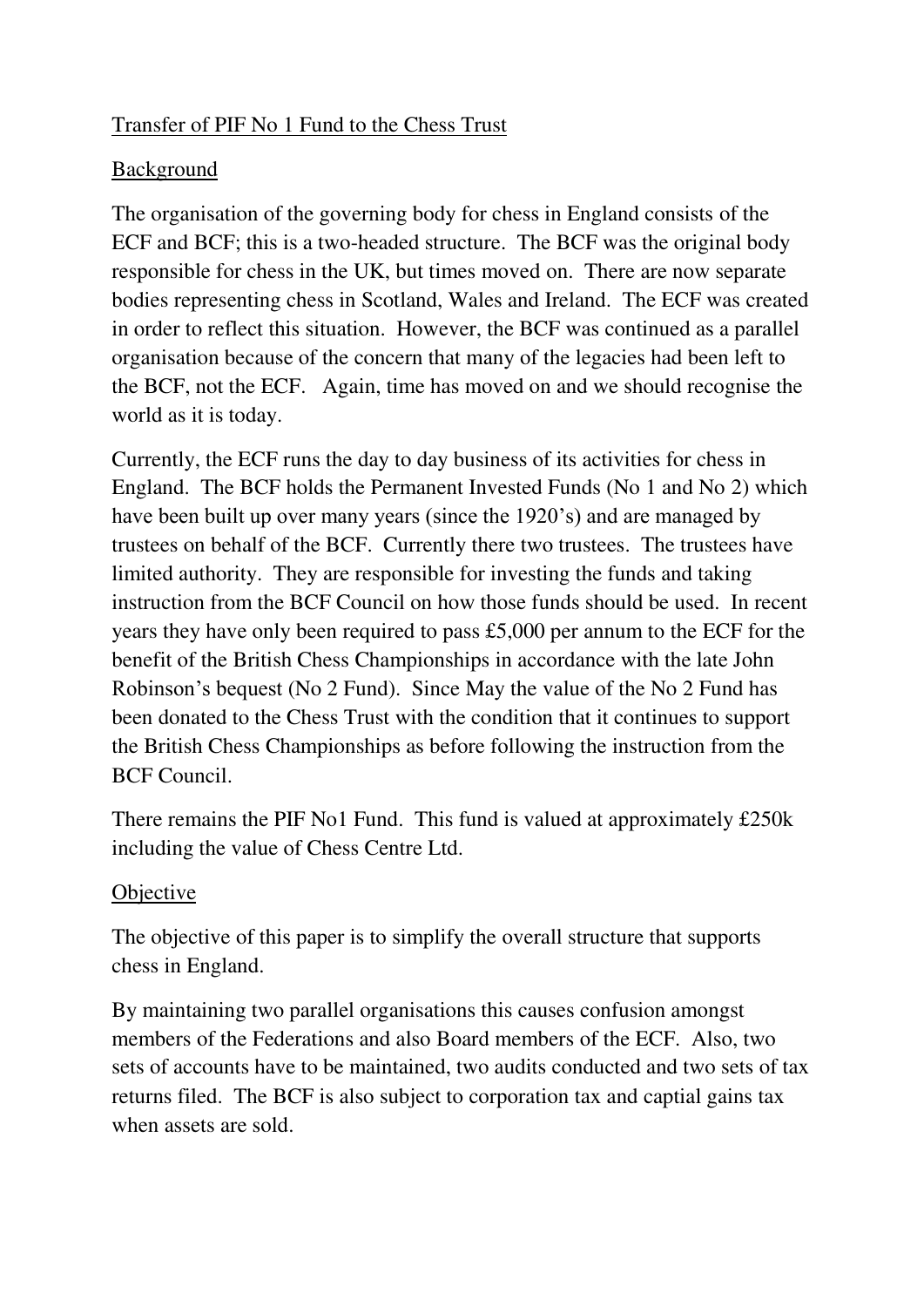For the future there will be one body, the ECF, to run the day to day activities of the Federation: Membership services, Home, International and Junior and Women's services. The Chess Trust will be the body to support the longer term development of chess in England. The Accelerator Programme which supports the development of junior players to become titled and international players is a good example of this long term suppport.

The proposal is to transfer the PIF No1 fund to the Chess Trust. The result of the tranfer will be to:

- Simplify the structure of the organisations that support chess in England. It will now be two organisations: the English Chess Federation and The Chess Trust rather the current four.
- The Chess Trust does not pay corporation tax nor capital gains tax
- The donation of the PIF No1 Fund will not attract capital gains on the transfer of the assets
- With this transfer two sets of annual accounts etc will not be required (BCF and Chess Centre Ltd). This will save those costs.
- The funds available for future development of chess will be more transparent and therefore more easily understood.

## Recommendation

The following is proposed:

- The PIF No 1 Fund is donated to the Chess Trust (a charity)
- The BCF is to be established as a dormant organisation retaining the name and bank account; this is for possible future use. This should remove the requirement to produce annual accounts, conduct an annual audit and file tax returns.
- The trustees of the Permanent Invested Fund are stood down.
- The Trustees of the Chess Trust will ensure that the Board of the ECF is advised of its latest decisions and plans through the ex-officio officers (Chief Executive and Finance Director) who are also Trustees. The ECF Council may also appoint three further trustees as and when appropriate.